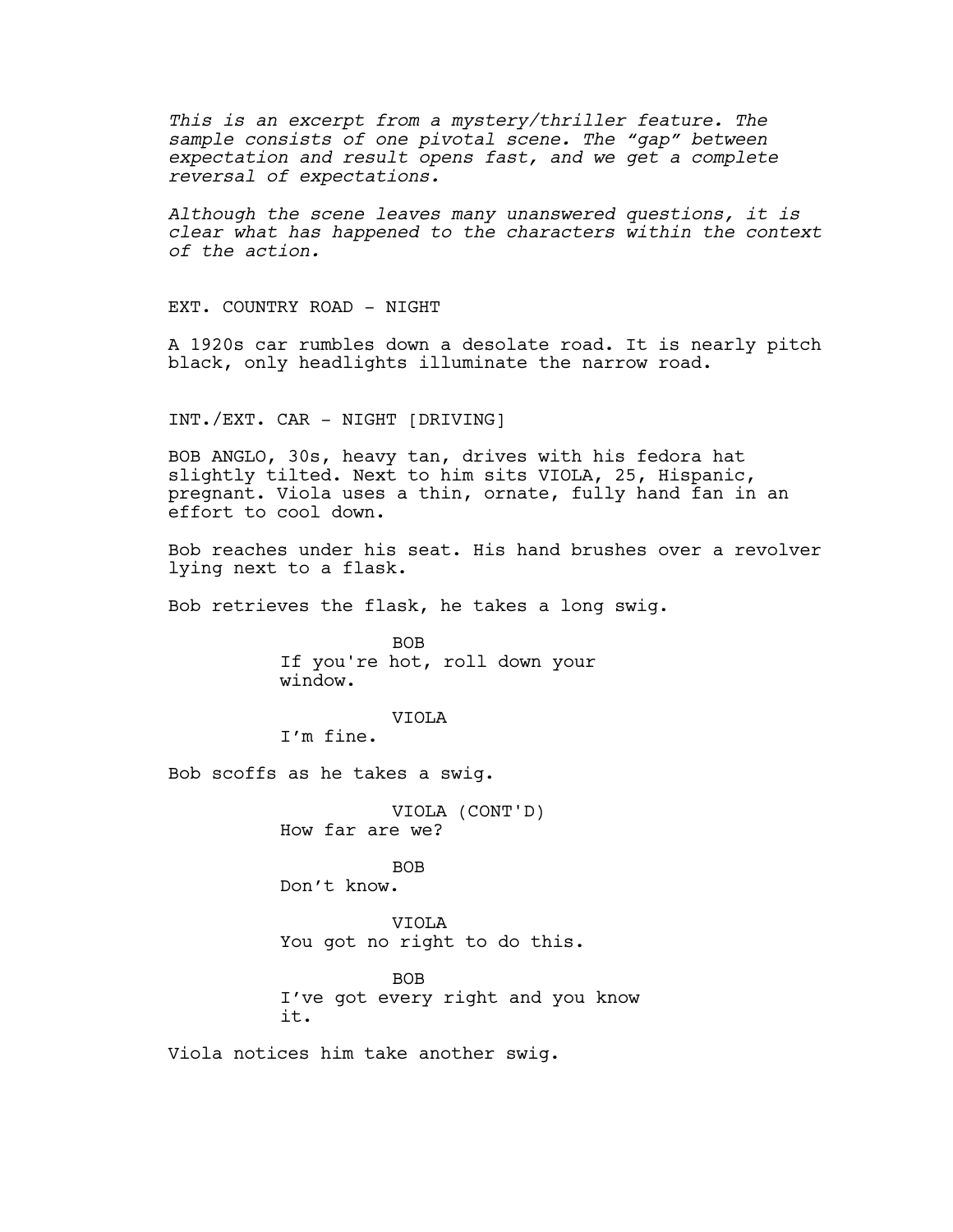VIOLA You get pulled over and we're both screwed.

Bob ignores her as he drains the remaining liquid in the flask.

> VIOLA (CONT'D) Maybe you'll just crash the car and I won't have to put with your shit anymore.

BOB Shut your mouth.

Viola fans her face faster, her anger clearly growing.

Bob puts the flask back under his seat.

In one quick motion Viola folds the fan and stabs Bob in the thigh with the sharp end.

Bob SCREAMS in pain as blood gushes out of his wound.

Bob veers off the road as he hits a ditch. He tries to grab Viola, but she manages to open the door and run out.

Bob pulls the fan out of his leg as he SCREAMS in pain again.

Viola runs into the headlights, her only source of light.

Bob takes out his belt. He ties his wound the best he can. Bob stares into the distance in a trance.

> MAN'S VOICE (O.S.) Was this what you had planned?

Bob looks into the rear view mirror.

A silhouette of BOB'S FATHER appears is in the back seat wearing a slick black suit and a wide brimmed hat.

> BOB'S FATHER I asked you a question.

Bob lowers his head, then shakes it.

BOB No father, it was not.

Bob's father sits back in his seat, a stoic expression on his wrinkled face.